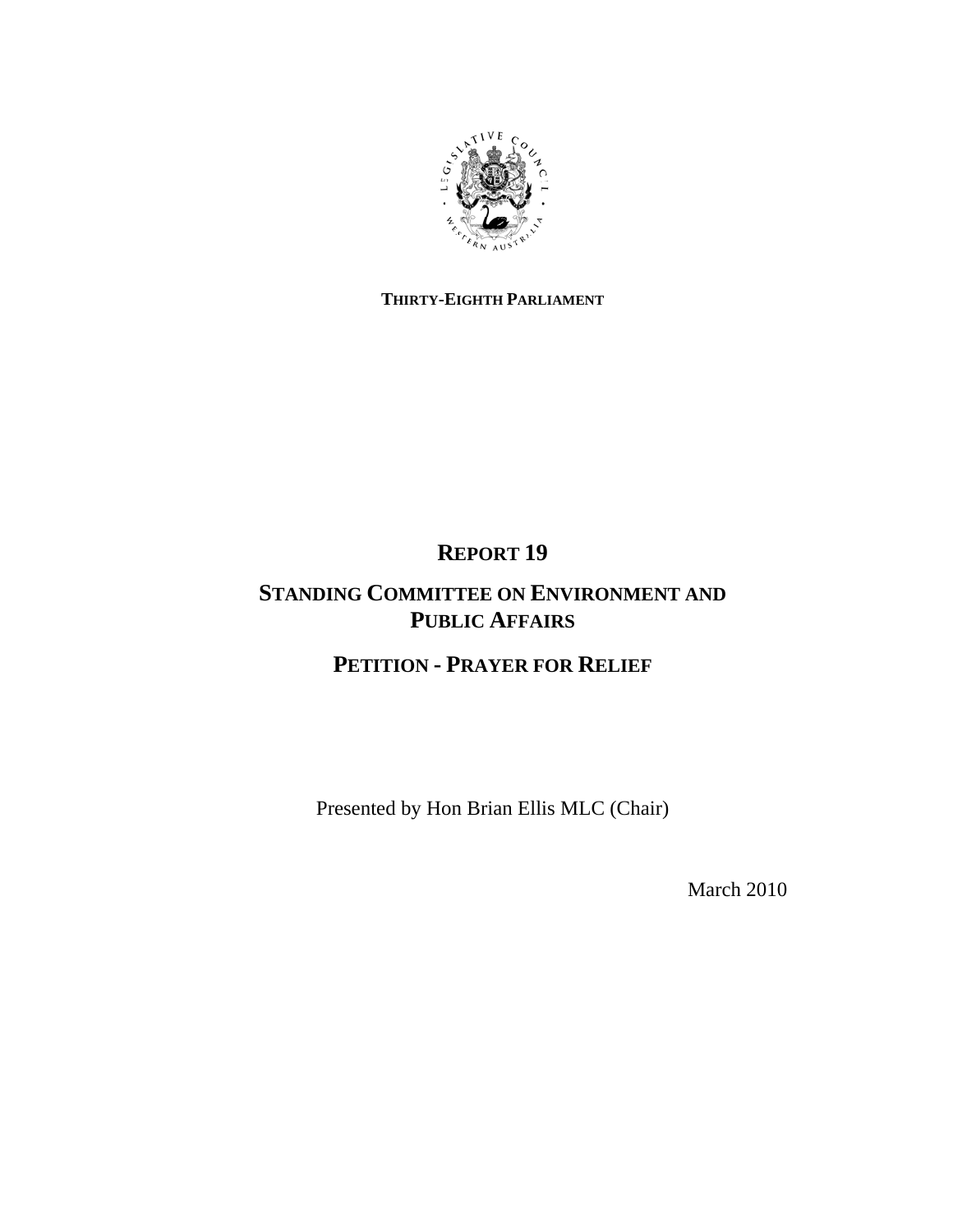### **STANDING COMMITTEE ON ENVIRONMENT AND PUBLIC AFFAIRS**

#### **Date first appointed:**

17 August 2005

#### **Terms of Reference:**

The following is an extract from Schedule 1 of the Legislative Council Standing Orders:

#### "**1. Environment and Public Affairs Committee**

- 1.1 An *Environment and Public Affairs Committee* is established.
- 1.2 The Committee consists of 5 members.
- 1.3 The functions of the Committee are to inquire into and report on
	- (a) any public or private policy, practice, scheme, arrangement, or project whose implementation, or intended implementation, within the limits of the State is affecting, or may affect, the environment;
	- (b) any bill referred by the House; and
	- (c) petitions.
- 1.4 The Committee, where relevant and appropriate, is to assess the merit of matters or issues arising from an inquiry in accordance with the principles of ecologically sustainable development and the minimisation of harm to the environment.
- 1.5 The Committee may refer a petition to another committee where the subject matter of the petition is within the competence of that committee.
- 1.6 In this order **"environment"** has the meaning assigned to it under section 3(1), (2) of the *Environmental Protection Act 1986*."

#### **Members as at the time of this inquiry:**

| Hon Brian Ellis MLC (Chair)       | Hon Colin Holt MLC    |
|-----------------------------------|-----------------------|
| Hon Kate Doust MLC (Deputy Chair) | Hon Lynn MacLaren MLC |
| Hon Phil Edman MLC                |                       |

#### **Staff as at the time of this inquiry:**

Lisa Peterson, Advisory Officer (General) Linda Omar, Committee Clerk

#### **Address:**

Parliament House, Perth WA 6000, Telephone (08) 9222 7222 lcco@parliament.wa.gov.au Website: http://www.parliament.wa.gov.au

#### **ISBN 978-1-921634-26-0**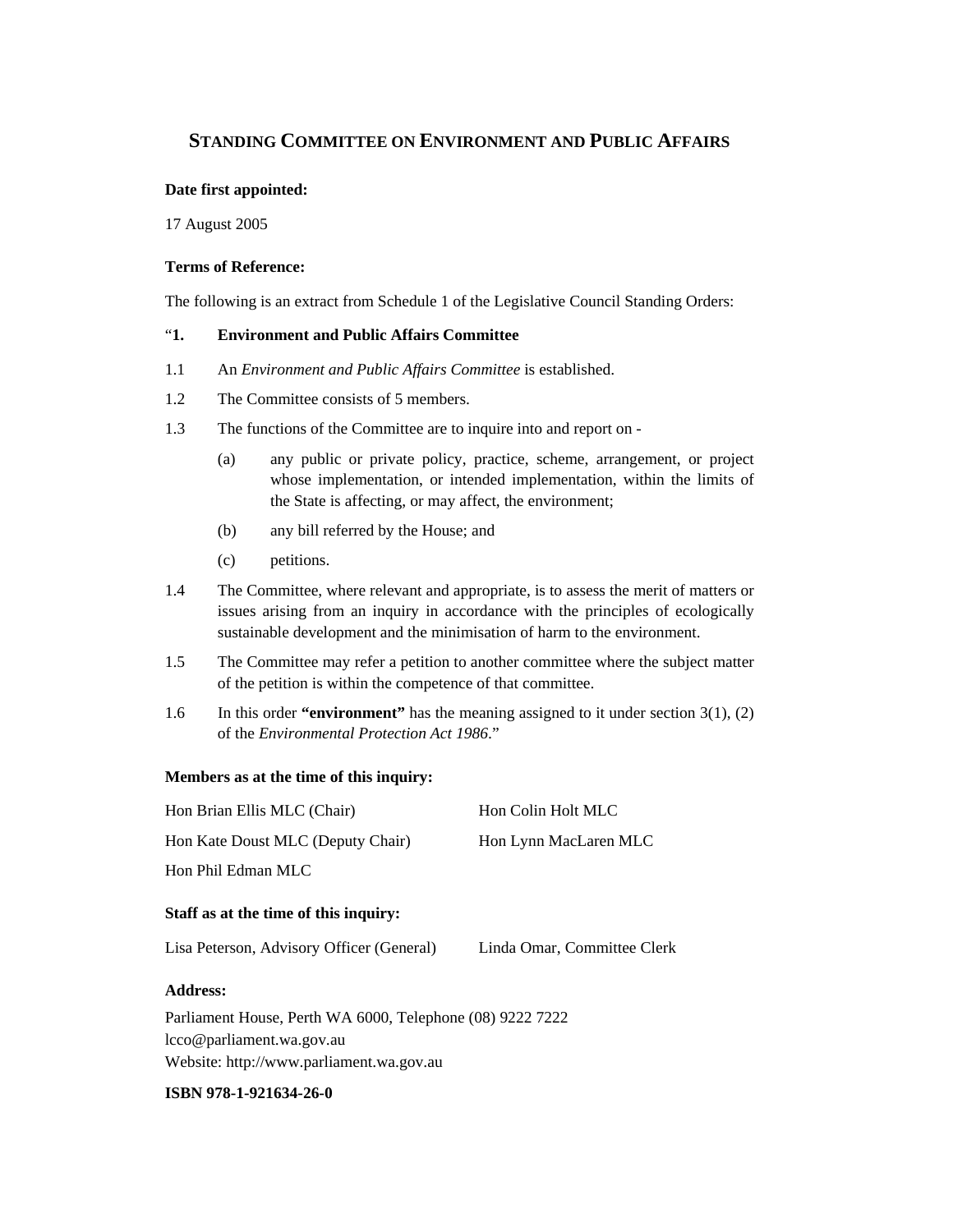## **CONTENTS**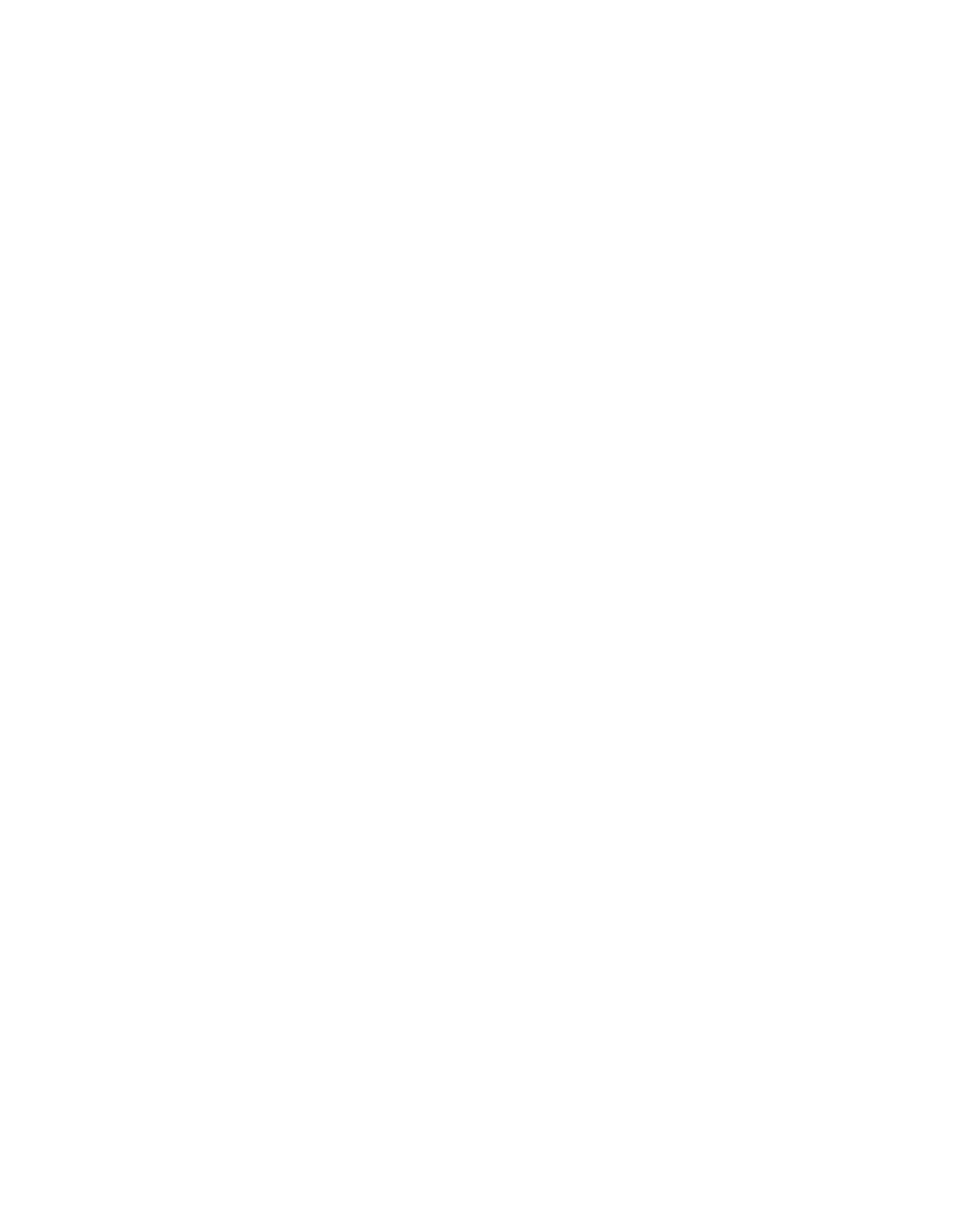#### **REPORT OF THE STANDING COMMITTEE ON ENVIRONMENT AND PUBLIC AFFAIRS**

#### **PETITION - PRAYER FOR RELIEF**

#### **1 REFERENCE AND PROCEDURE**

- 1.1 On 12 November 2009, Hon Nigel Hallett MLC presented a petition praying for relief on behalf of Mr Dominic Manganaro, Director Manufacturing - Asia Pacific, Millennium Inorganic Chemicals (**Petitioner**).
- 1.2 The petition was referred to the President in accordance with SO 134(e) which states:
	- *(e) A petition that alleges, whether directly or by necessary inference, that a Member of the Legislative Council or another person has, in the course of a proceeding in Parliament in the Legislative Council or in a committee -* 
		- *(i) attributed to the petitioner statements or acts that are denied by the petitioner; or*
		- *(ii) misrepresented the scope, purpose, or intent of any statement or act of the petitioner,*

*stands referred to the President on presentation.* 

- 1.3 In accordance with SO 134(f) the President considered the matter and on 17 November 2009 ruled that the petition stood referred to the Standing Committee on Environment and Public Affairs (**Committee**) for its inquiry and report to the House.
- 1.4 Standing Order 134 provides a right of reply for a person aggrieved by what has been said in proceedings in the House or a committee. The Committee's role was to consider the matters raised by the Petitioner in the Prayer for Relief to determine whether a right of reply should be afforded.
- 1.5 The Committee held a private hearing with the Petitioner on 9 December 2009. The Committee also received a written submission from the Petitioner in support of the petition.

#### **2 CONCLUSION AND RECOMMENDATION**

2.1 The Petitioner did not demonstrate that there has been an adverse impact caused as a result of statements made in the House.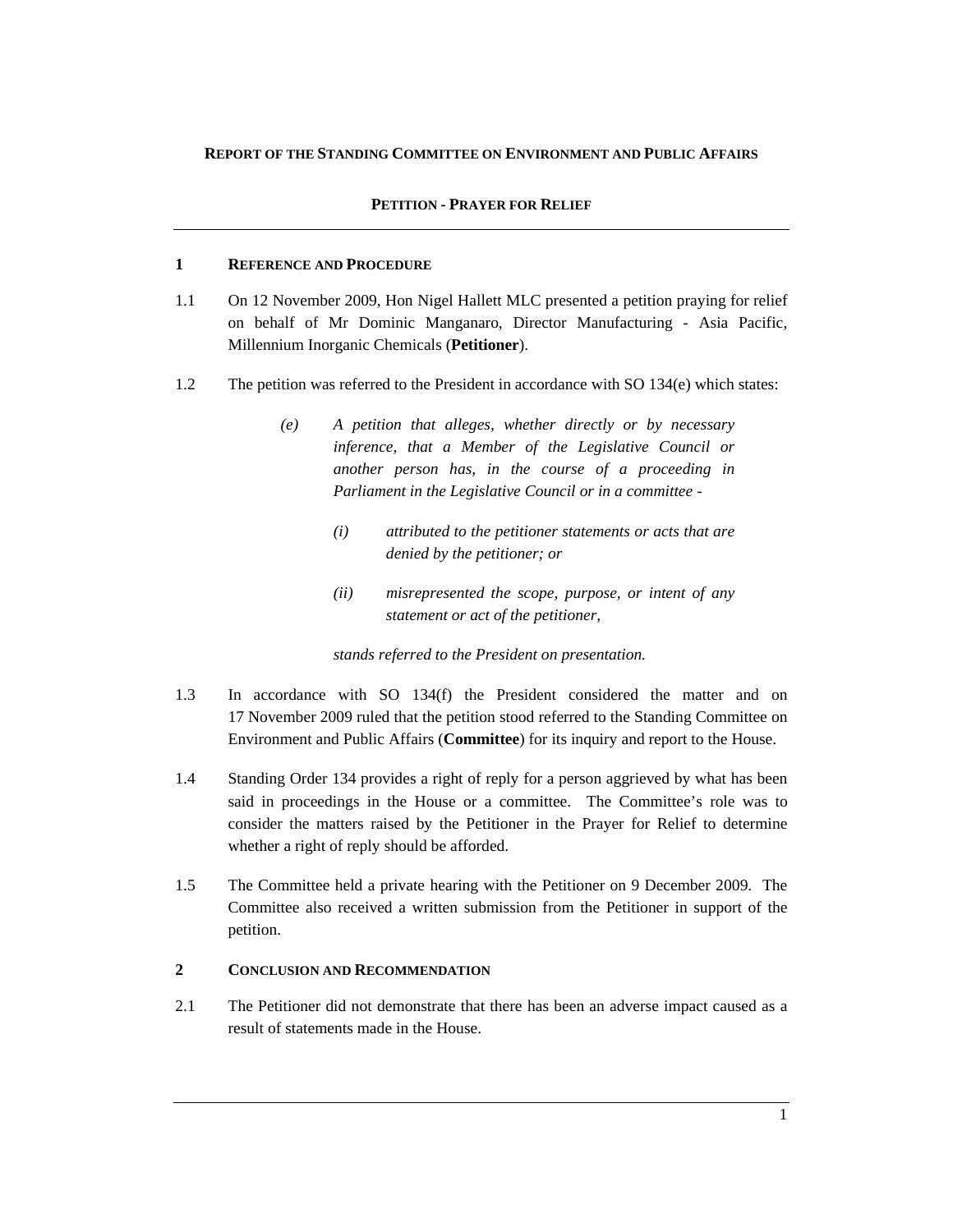**Recommendation 1: The Committee recommends that no further action be taken in relation to the petition.** 

#### **3 COMMITTEE COMMENT**

- 3.1 Petitions should only be employed as a last resort after all other avenues for redress have been exhausted. In this instance, the Committee believes that the Petitioner could have pursued other avenues to have his point of view noted, including approaching the Member directly about his concerns or requesting that another Member of Parliament speak in the House on the Petitioner's behalf.
- 3.2 The purpose of SO 134 is to provide some form of redress to those who have suffered some harm as a result of what has been said during proceedings in the House or a committee, but is unable to pursue any legal recourse due to parliamentary privilege. The prayer for relief petition is not, however, a means for someone to just disagree about something said in Parliament, nor is it an opportunity to debate statements made because they disagree with them or they believe they are factually incorrect.
- 3.3 The freedom of speech provided to Parliamentarians by Article 9 of the *Bill of Rights 1689* is a fundamental feature of Westminster parliaments, enabling Members to debate issues, consider proposed legislation, scrutinise the government's performance and raise matters of concern on behalf of constituents, without fear or favour. Any impingement on this right would be detrimental to the operation of Parliament. As such, a right of reply is not given lightly and there must be **evidence of harm** to warrant such a measure. The Committee notes the comment of the Standing Committee on Procedure and Privilege in its  $19<sup>th</sup>$  Report in this regard:

*The importance of parliamentary privilege to the operation of the Parliament is such that challenges to the exercise of that right must be clearly substantiated. There could be a stifling effect on debate if members felt vulnerable and open to challenge where they offered honestly held opinions on matters of importance.*<sup>1</sup>

3.4 The Committee notes that there are no guidelines on the prayer for relief petition process to assist a citizen in determining whether to present such a petition. The Committee is of the view that such guidelines would be beneficial and should include the requirement to provide evidence of serious harm caused and evidence that the petition is being presented as an avenue of last resort.

l 1

Western Australia, Legislative Council, Standing Committee on Procedure and Privileges, Report 19, Petition for Relief- Noel Crichton-Browne*,* 3 December 2008, p5.